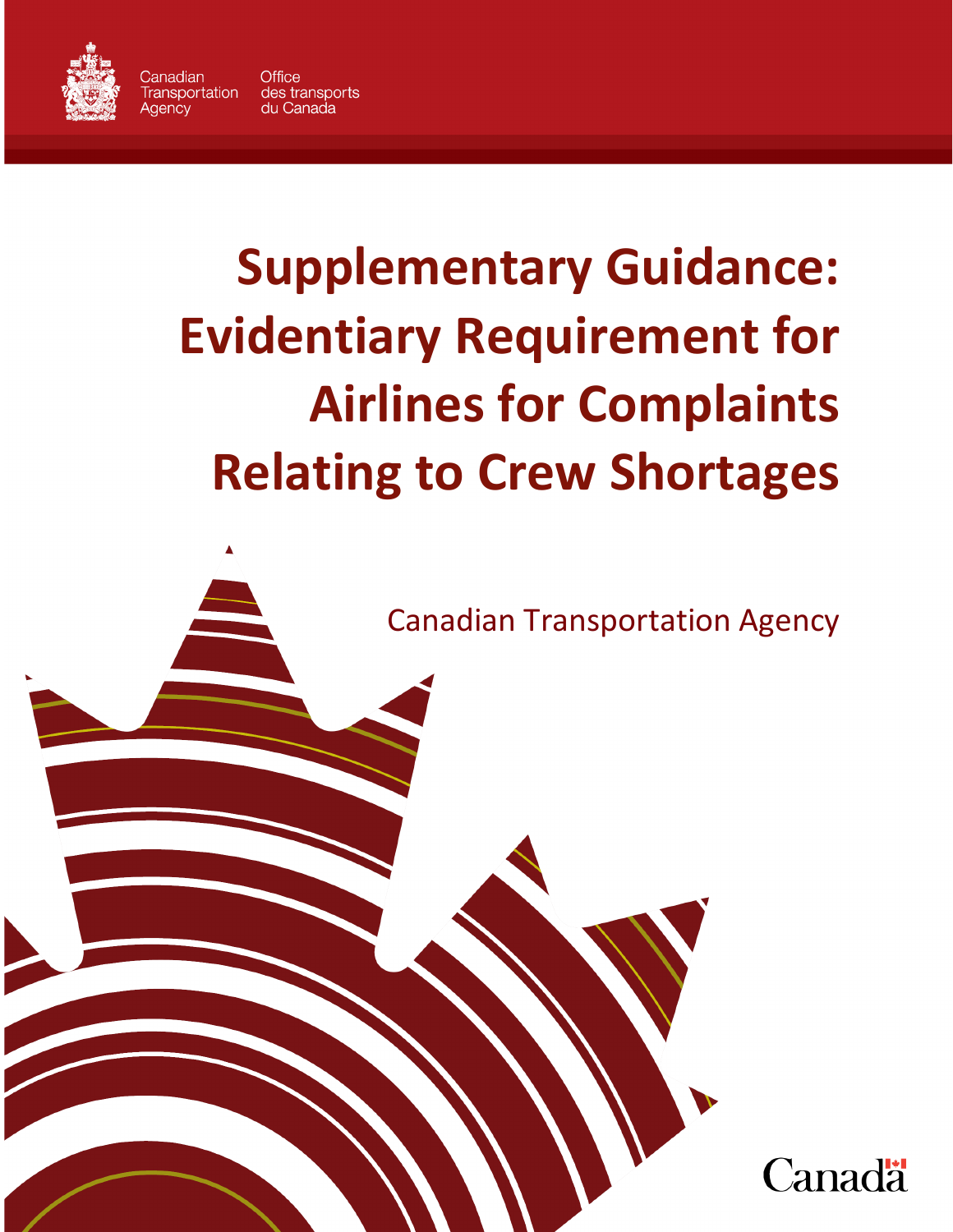#### **Disclaimer**

This is not a legal document. The explanations it provides are meant to help both airlines and passengers understand what would be expected of airlines if a passenger complained to the CTA about a flight disruption. Each complaint will be reviewed on a case-by-case basis by CTA Members, who are not bound by this information.

In case of differences between this guide and legislation, regulations, or CTA decisions, the legislation, regulations and decisions prevail.

In the context of air travel complaints filed with the Canadian Transportation Agency (CTA) that relate to flight disruptions, the CTA expects airlines to prove their narrative. An airline that claims that a disruption was within their control but required for safety purposes or outside their control has the responsibility to provide evidence to support that claim. Failing to do so may result in the CTA making a finding that the disruption was within the control of the airline when deciding if the passenger received what they are entitled to under the *Air Passenger Protection Regulations* and the airline's tariff.

When the reason given by the airline for a flight disruption is a crew shortage, the airline may be required to provide evidence to support its claim that the disruption was not within its control. This could include, but is not limited to:

## **1. Documentation confirming the reason why the crew originally assigned to the flight could not fly – for example:**

- crew absentee records such as attendance or sick logs;
- crew duty time logs which show an expiration of the prescribed number of hours that crew members were allowed to work for safety purposes;
- incident logs or other records regarding crew-related inability to report for duty or unavailability for specific assigned flights. These records should provide details about the incident or a description of the circumstances and reasons why crew were unable or unavailable to work, including for what length of time. For example, in the event that crew were stranded at another location due to a weather event or a mechanical malfunction, the records provided should document the cause of any resulting flight disruption, whether any crew members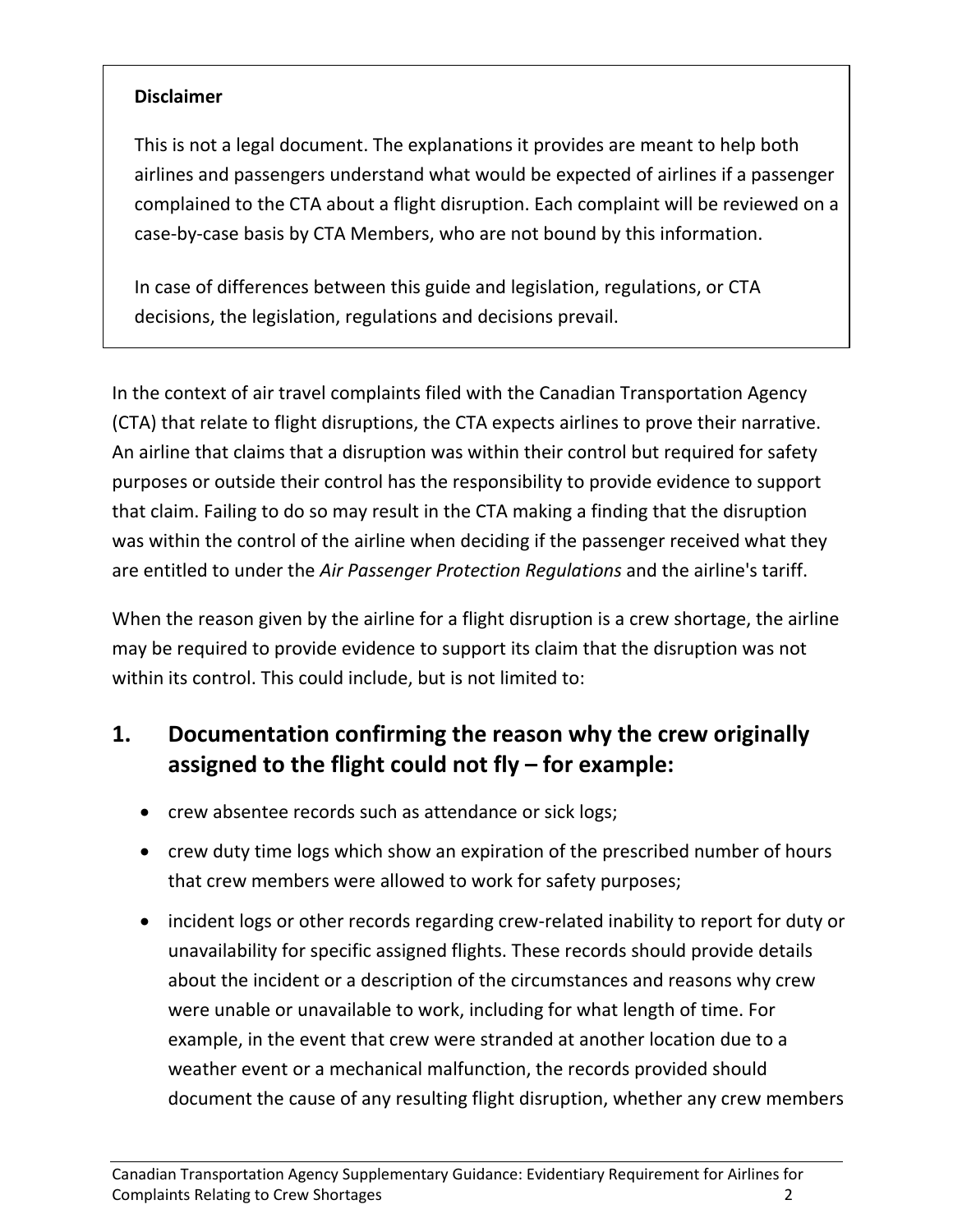exceeded the length of time that they were allowed to work, and the length of time that they were subsequently off duty and/or remained stranded.

## **2. Contingency plans prepared by the airline to address crew shortages which outline the measures that the airline would take to address the following:**

- situations that may cause crew absences or shortages that are part of day-to-day operations (for example, labour disruptions, meteorological and environmental conditions, computer issues and network outages, epidemics or medical emergencies, domestic versus international operating conditions);
- size of the crew workforce the airline has available at its disposal in relation to the scope of its operations at the affected location;
- availability and number of reserve crews and procedures for dispatching crews;
- recovery plans in respect of potential crew shortages.
- **3. Reports confirming the efforts taken by the airline to find replacement crew and the reasons why they were not successful, despite implementing contingency planning measures – for example:**
	- evidence that reserve crews were depleted;
	- any information about unexpected or unplanned changes to the airline's workforce which may have impacted the availability of replacement crew.